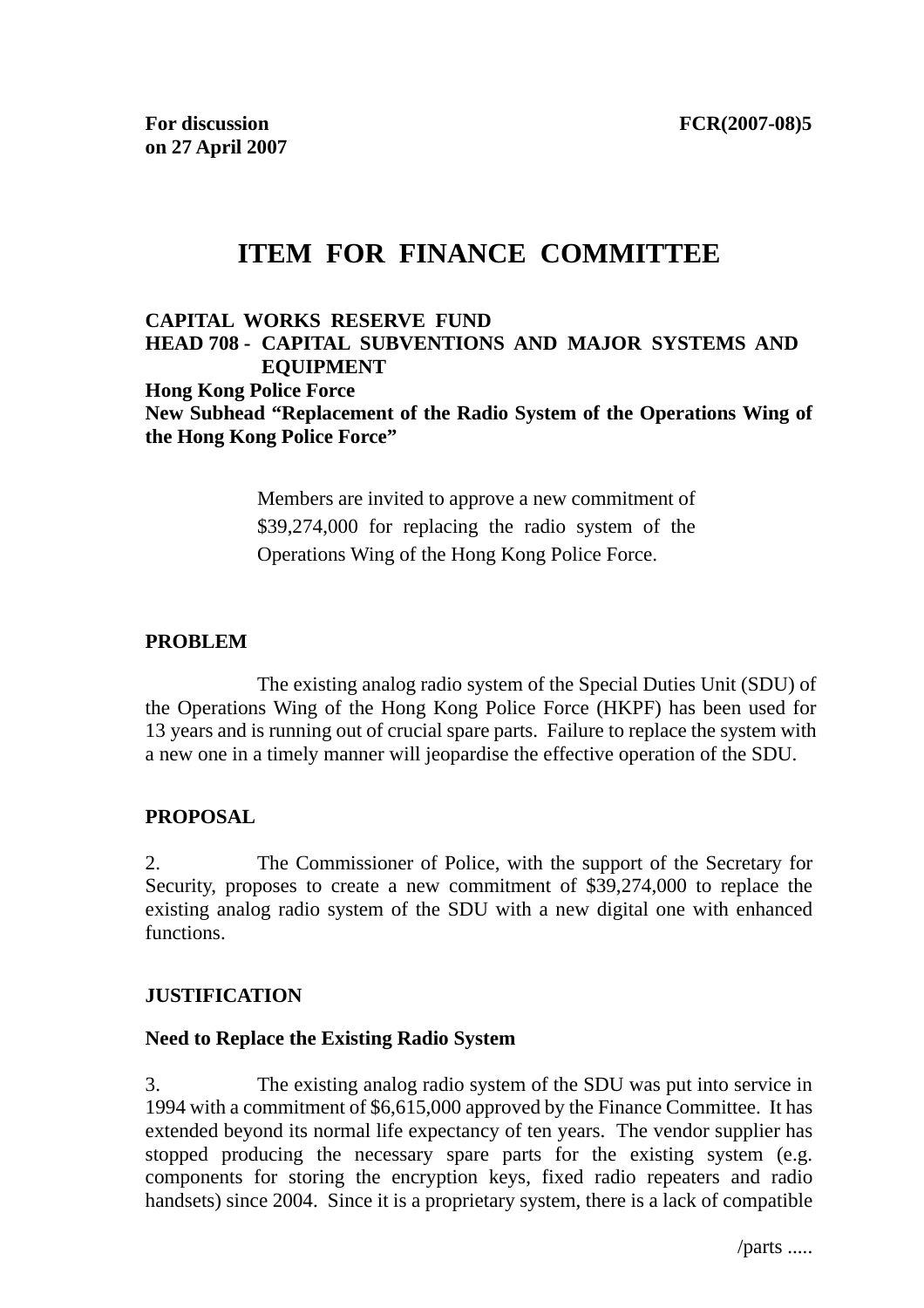parts available in the market. Hence, upgrading the existing system to further extend its useful life is not feasible. The HKPF has in fact been maintaining the system by cannibalising decommissioned Force radio equipment for the replacement parts. This supply source is obviously unreliable, and will likely be exhausted in a year or so. Without the necessary spare parts, the coverage, efficiency and security of the existing system will be compromised. For instance, if all spare components of the encryption keys are exhausted, the integrity of the system will certainly be affected. Similarly, if there are insufficient spare parts for the radio repeaters, the communication coverage and in turn the operational efficiency will be undermined.

4. To ensure that SDU operations continue to be underpinned by effective, efficient and secure radio communications, it is necessary to acquire a new replacement system without delay. The replacement system should be in place before the existing one becomes inoperable.

# **The Proposed System**

5. We will take advantage of the latest technologies so that the proposed system will provide better support for the work of the SDU. In particular, the proposed system will match or improve upon the existing system in the following key aspects –

- (a) voice quality: full digital technology instead of the existing analog technology will be adopted to improve clarity in both the clear and encrypted modes of operation;
- (b) coverage: the proposed system will enable more comprehensive communication coverage of better quality on land, sea and air;
- (c) operating environments: the portable radios will comply with the "intrinsically safe" requirement in order to meet a range of demanding operating environments, e.g. the radios will need to be safe from ignition when operated in the presence of explosive or flammable gases / fumes;
- (d) security: "end-to-end" encryption for the entire radio system as well as additional encryption keys within the system will be available. The adoption of digital technology will also allow a stronger and therefore more secure encryption than that of the existing analog system, with additional encryption keys to cater for multiple-channel operations to enhance protection against eavesdropping unauthorised access; and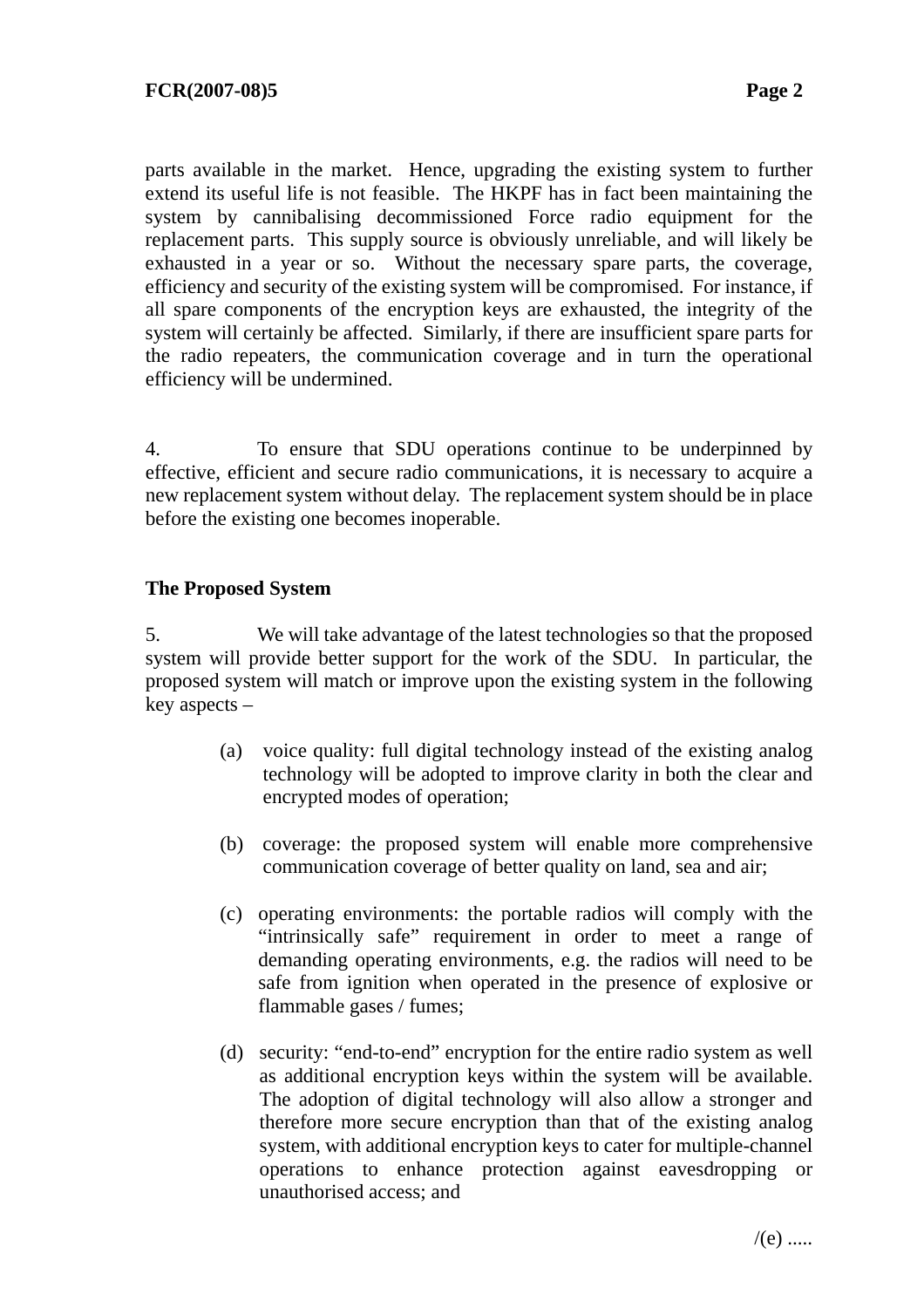(e) leveraging on open source standards: the proposed system will be specified to meet open and proven digital technology standards, allowing equipment sourcing and future upgrading from multi-vendors, hence more cost effective in the long term.

# **FINANCIAL IMPLICATIONS**

### **Non-recurrent Expenditure**

6. Drawing reference from other digital radio systems currently used by the HKPF and market surveys, we estimate that the non-recurrent expenditure of the project will be \$39,274,000, broken down as follows -

|     |                                                            |              | \$'000 |  |
|-----|------------------------------------------------------------|--------------|--------|--|
| (a) | Radio repeaters                                            |              | 10,560 |  |
| (b) | Radio terminals                                            |              | 10,612 |  |
| (c) | Specialised operational gear                               |              | 4,083  |  |
| (d) | Initial spares and consumables                             |              | 2,526  |  |
| (e) | Engineering and other supporting services during           |              | 7,923  |  |
|     | the system development phase                               |              |        |  |
|     |                                                            | Sub-total    | 35,704 |  |
| (f) | Contingency $(10\% \text{ of items } (a) \text{ to } (e))$ |              | 3,570  |  |
|     |                                                            | <b>Total</b> | 39,274 |  |

7. On paragraph 6(a), the estimate of \$10,560,000 is for the procurement of 38 fixed radio repeaters, eight mobile radio repeaters and two sets of gateway equipment for providing territory-wide as well as local radio coverage for effective communications during SDU operations.

8. On paragraph 6(b), the estimate of \$10,612,000 is for the procurement of 280 handheld radio sets and 57 mobile radio sets to be carried by individual officers or installed in vehicles, vessels, etc. as well as other ancillary gear (such as power supplies, spare batteries and battery chargers) for effective communications during SDU operations.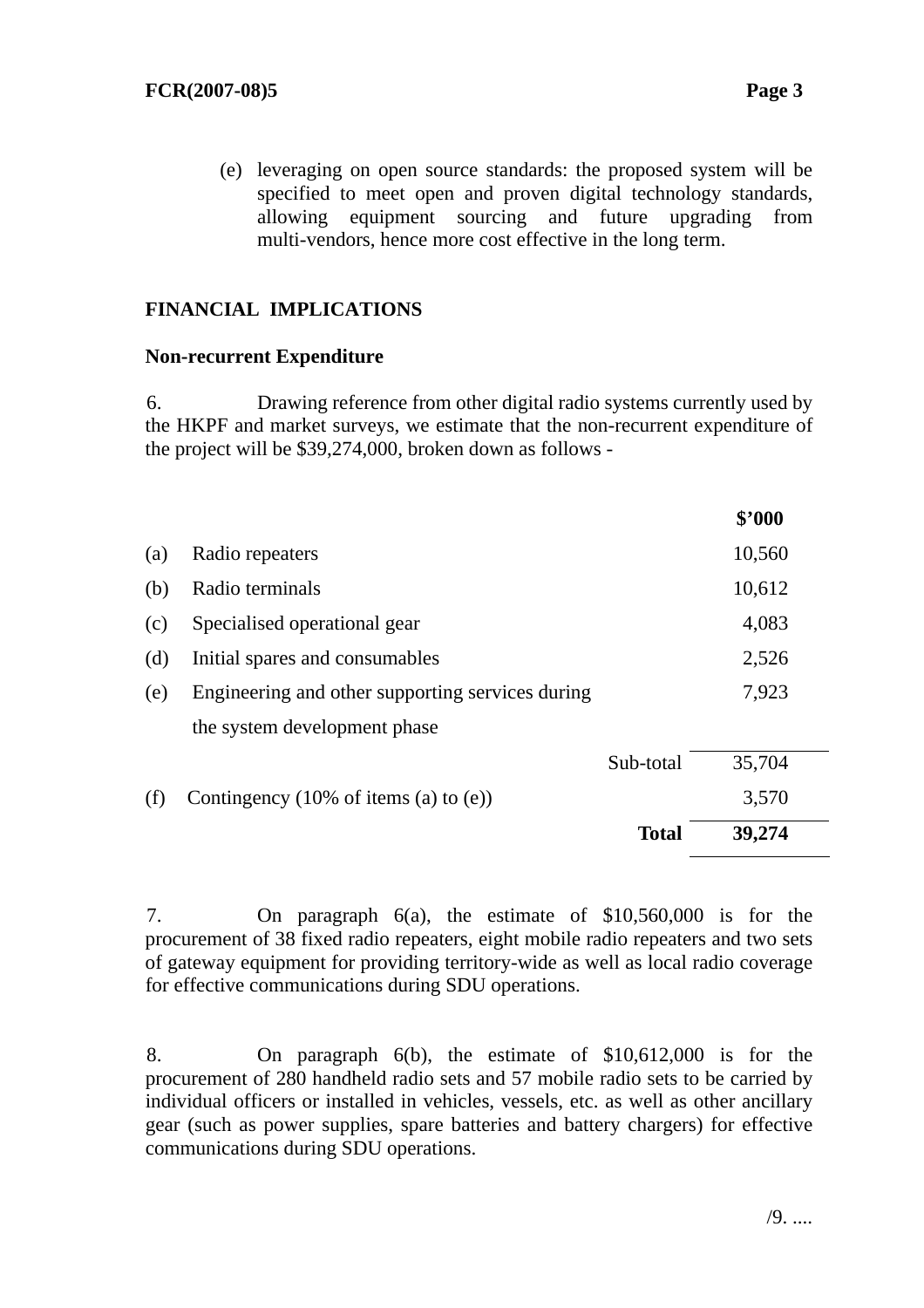9. On paragraph 6(c), the estimate of \$4,083,000 is for the procurement of specialised operational gear including encryption key loaders for generating and distributing encryption codes; tactical audio gear connected to handheld radios for hand free operations; and a visual control system that indicates the status positions of SDU officers on a portable display for effective monitoring by the Field Commander.

10. On paragraph 6(d), the estimate of \$2,526,000 is for the procurement of initial spares and consumables, e.g. radio terminals, tactical audio gear, radio batteries, etc. The figure is calculated on the basis of about 10% of the cost of the items set out in paragraphs 6(a) to 6(c) according to past experience.

11. On paragraph 6(e), the estimate of \$7,923,000 is for engineering and other supporting services during the system development phase, including equipment installation and programming in respect of the items set out in paragraphs 6(a) to 6(c); radio licence fees during the one-year warranty period; vehicle preparation for mobile radio installation; training as well as documentation.

12. The estimated cash flow requirement of the project is as follows –

| <b>Financial Year</b> |              | \$'000 |
|-----------------------|--------------|--------|
| 2007-08               |              | 9,427  |
| 2008-09               |              | 27,884 |
| 2009-10               |              | 1,963  |
|                       | <b>Total</b> | 39,274 |

# **Recurrent Expenditure**

13. We estimate that the recurrent expenditure arising from the project is \$3,049,000 per annum from 2010-11 onwards. This will be partly offset by the annual savings of \$1,862,000 from the staffing resources required to maintain the existing system as well as the current expenses on consumables and radio licence fees. The detailed breakdown is as follows -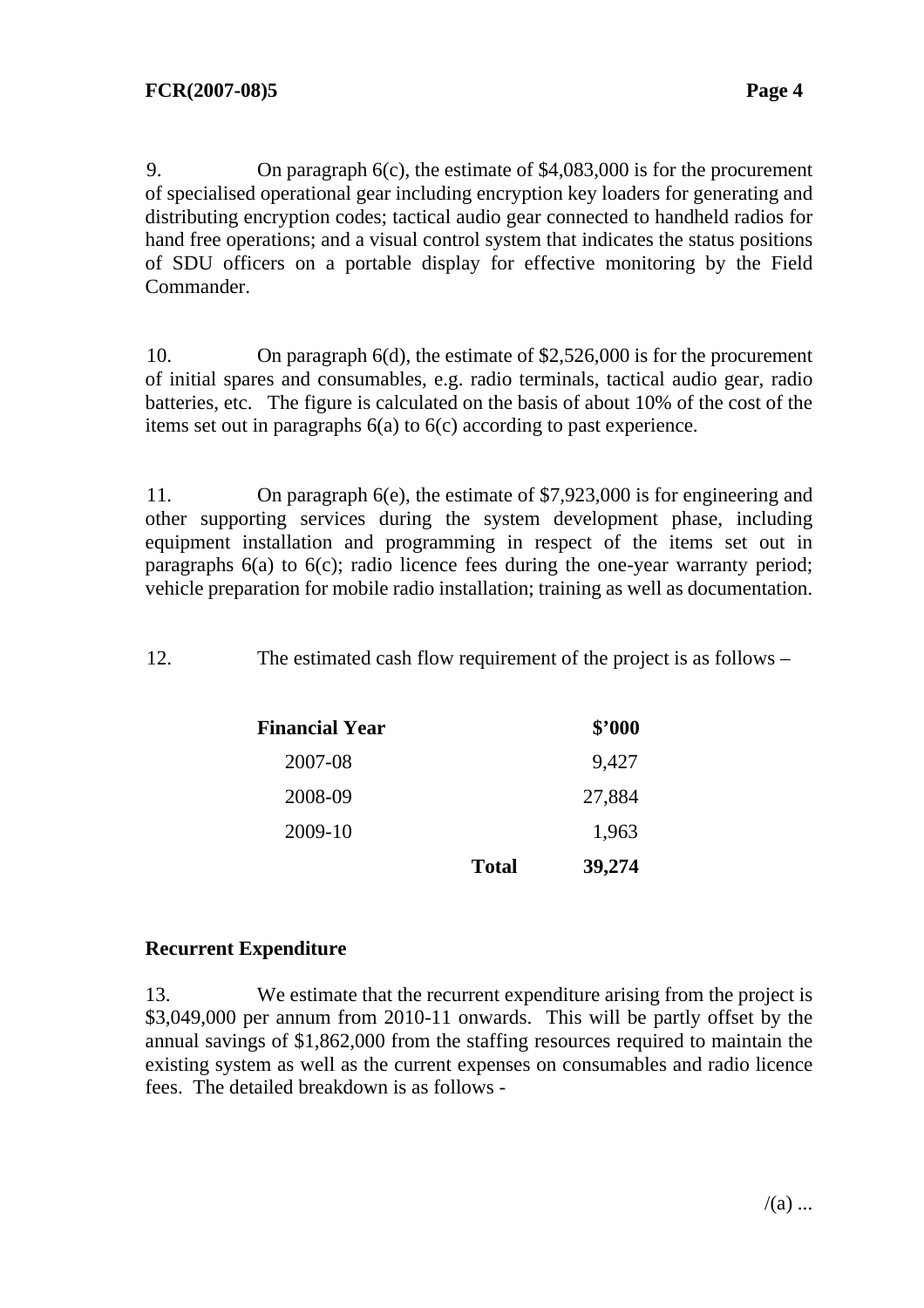|                                        |                                                  | 2009-10        | 2010-11 and |
|----------------------------------------|--------------------------------------------------|----------------|-------------|
|                                        |                                                  |                | onwards     |
|                                        |                                                  | \$'000         | \$2000      |
| (a)                                    | Maintenance contract                             | 1,684          | 2,526       |
| (b)                                    | Consumables and equipment spares                 | $\overline{0}$ | 400         |
| (c)                                    | Radio licence fees                               | 82             | 123         |
|                                        | Sub-total                                        | 1,766          | 3,049       |
| Less: Savings from the existing system |                                                  |                |             |
| (d)                                    | Staff cost for maintenance                       | (1,652)        | (1,652)     |
| (e)                                    | Consumables and equipment spares <sup>Note</sup> | (72)           | (143)       |
| (f)                                    | Radio licence fees <sup>Note</sup>               | (33)           | (67)        |
|                                        | Sub-total                                        | (1,757)        | (1,862)     |
|                                        | <b>Total</b>                                     | 9              | 1,187       |

14. On paragraph 13(a), the estimated annual expenditure of \$2,526,000 is for the outsourced maintenance service of the proposed system. This includes services to attend to all the hardware and software faults, disaster recovery services and technical services.

15. On paragraph 13(b), the estimated annual expenditure of \$400,000 is for the procurement of consumables and equipment spares for the proposed system, including radio batteries and various types of audio gear.

16. On paragraph 13(c), the estimated annual expenditure of \$123,000 is for the radio licence fees for subscribing the radios and repeaters.

17. The additional annual recurrent expenditure of \$1,187,000 from 2010-11 onwards is mainly due to the increased amount of radio equipment and accessories in the proposed system. The HKPF will absorb the additional recurrent expenditure arising from the project from within its existing resources.

# **/IMPLEMENTATION** .....

Note HKPF would still need to keep the existing system as a backup for a period after the commissioning of the proposed system. Hence, only half-year provision can be saved in 2009-10.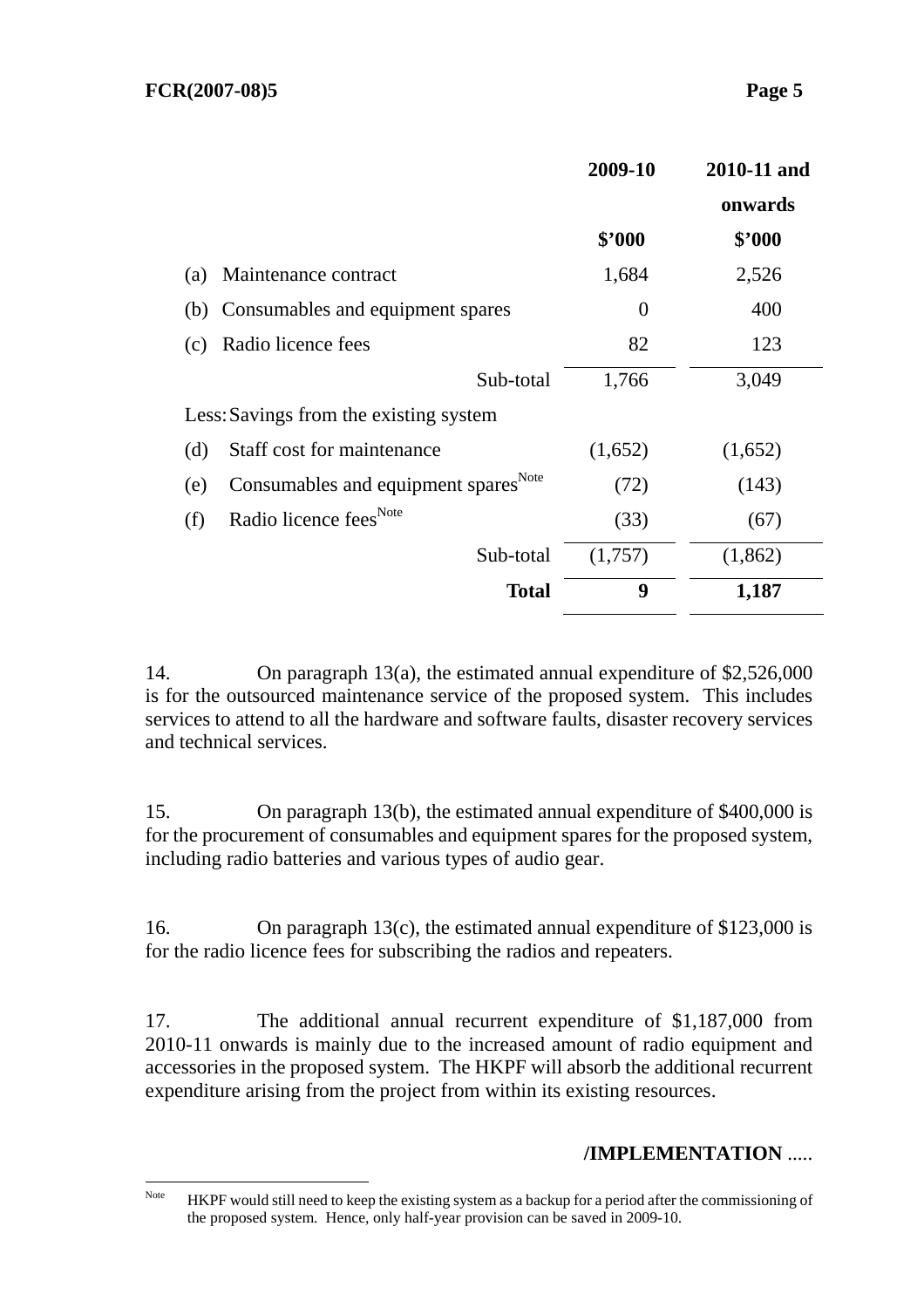### **IMPLEMENTATION PLAN**

18. We plan to implement the proposed system according to the following schedule –

### **Activity Target Completion Date**

| (a) System design and tender preparation                         | April – June 2007      |
|------------------------------------------------------------------|------------------------|
| (b) Tendering and award of contract                              | $July - December 2007$ |
| (c) Delivery of equipment                                        | January – May $2008$   |
| (d) Installation, acceptance test, training and<br>commissioning | $February - June 2008$ |
| (e) System nursing                                               | July – August $2008$   |

19. After the proposed system has been fully tested and accepted for operational use, the existing system will be decommissioned. All sensitive information (e.g. encryption keys and frequencies) will be erased before the system is disposed of in accordance with the relevant government procedures.

# **PUBLIC CONSULTATION**

20. We consulted the Legislative Council Panel on Security on the proposal on 6 March 2007. Members were generally supportive of the proposed system. Some Members expressed concern about the security aspect of the proposal to outsource the maintenance service of the proposed system. We responded at the Panel meeting and subsequently circulated a supplementary information note to Members on 11 April 2007. A summary of our response to the concern is set out below -

(a) the proposed radio system will have stringent security requirements up to the established international standards. The requirements of the standards place importance on in-built security features of the equipment, and there is no requirement for the maintenance of the hardware to be kept in-house;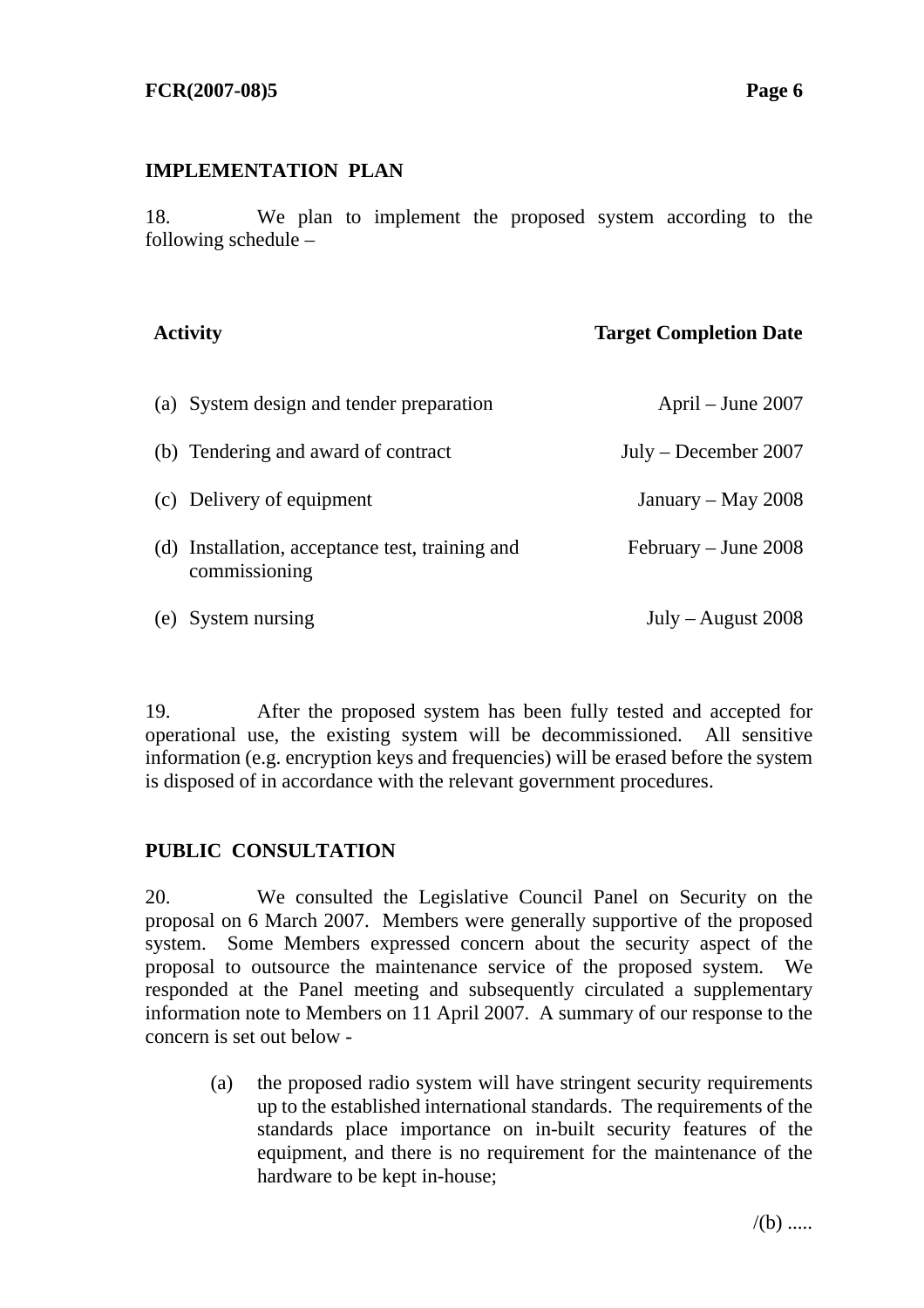- (b) information transmitted through the radio handsets is subject to "end-to-end" digital encryption. Encryption and decryption of information will only be allowed with the necessary encryption keys, which are codes generated and stored by the HKPF only. The HKPF will change the keys from time to time. If someone attempts to tamper with a handset for accessing the information, the tampering will result in the automatic erasing of the encryption keys in the handset;
- (c) if a handset is lost, the HKPF will change the encryption keys of all remaining handsets immediately to minimise any possible risk of unauthorised access to information transmitted by the system;
- (d) the HKPF will erase all encryption keys in the handsets before they are sent to the contractor for repair. When the HKPF receives the handsets from the contractor, they will perform tests for integrity assurance and for detecting any tampering during the repair process; and
- (e) outsourcing the maintenance service of the proposed system is much more efficient and practicable than for the HKPF to assume the role, as the department does not have the level of professional expertise required to efficiently service the various components of the system.

21. To enhance Members' understanding of the work of the SDU and the importance of the proposed radio system to the operational efficiency of the HKPF, we organised and subsequently five Members joined a visit to the headquarters of the Police Tactical Unit (where the SDU is based) on 12 April 2007. There were demonstrations of SDU operations under various circumstances, illustrating the importance of effective, efficient and secure radio communications in such operations. We also answered Members' enquiries regarding the details of the proposed system, e.g. coverage, number and types of equipment to be acquired, and how the proposed system would help the operation of the SDU.

# **BACKGROUND**

22. The SDU is the counter terrorist response unit of the HKPF. It is responsible for tactical operations in response to terrorist as well as serious criminal activities. The SDU plays an important role in ensuring our preparedness for terrorist attacks and hence has a critical deterrent effect. The Unit is also deployed to take part in arrest operations involving armed criminal gangs. One example of such operations is the arrest of the criminal gang headed by KWAI Ping Hung in 2003.